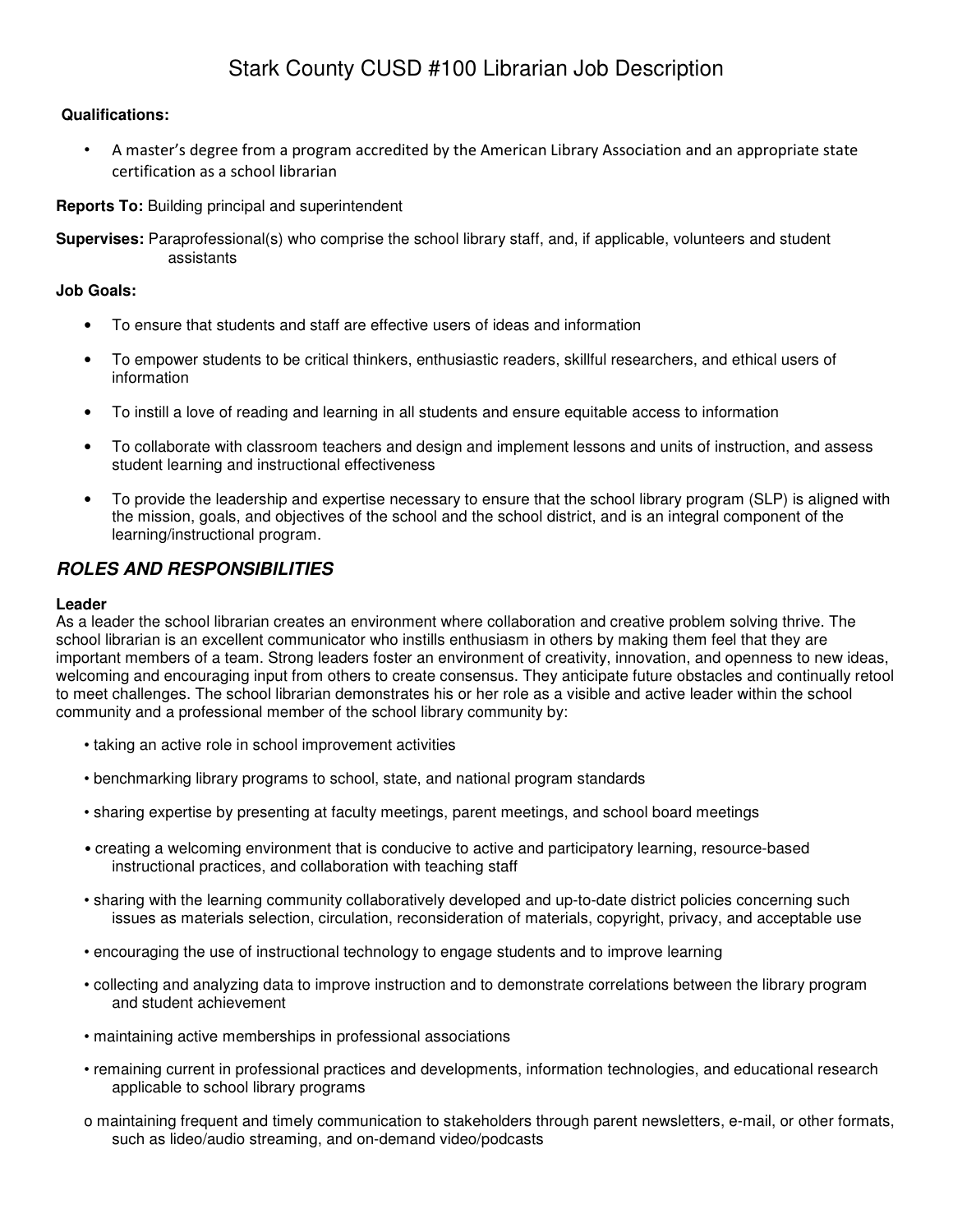- o using local, state, national, and international school library data and research to engage support
- o writing articles and submitting regular reports providing evidence of what the library and school librarian do to prepare learners to be successful in the twenty-first century
- o maintaining an effective public relations program
- o demonstrating a commitment to maintaining intellectual freedom
- o promoting the ethical use of information

#### **Instructional Partner**

As an instructional partner the school librarian works with teachers and other educators to build and strengthen connections between student information and research needs, curricular content, learning outcomes, and information resources. The school librarian demonstrates his or her role as an essential and equal partner in the instructional process by:

• participating in the curriculum development process at both the building and district level to ensure that the curricula include the full range of literacy skills (information, media, visual, digital, and technological literacy) necessary to meet content standards and to develop lifelong learners

- collaborating with teachers and students to design and teach engaging inquiry and learning experiences and assessments that incorporate multiple literacies and foster critical thinking
- participating in the implementation of collaboratively planned learning experiences by providing group and individual instruction, assessing student progress, and evaluating activities
- joining with teachers and others to plan and implement meaningful experiences that will promote a love of reading and lifelong learning

• providing and planning professional development opportunities within the school and district for and with all staff, including other school librarians

#### **Information Specialist**

- As information specialist, the school librarian provides leadership and expertise in the selection, acquisition, evaluation, and organization of information resources and technologies in all formats, as well as expertise in the ethical use of information. The school librarian ensures equitable access and responsible use of information by:
- cooperating and networking with other libraries, librarians, and agencies to provide access to resources outside the school
- evaluating, promoting, and using existing and emerging technologies to support teaching and learning, supplement school resources, connect the school with the global learning community, communicate with students and teachers, and provide welcoming access to library services
- providing guidance in software and hardware evaluation, and developing processes for such evaluation
- understanding copyright, fair use, and licensing of intellectual property, and assisting users with their understanding and observance of the same
- organizing the collection for maximum and effective use

#### **Program Administrator**

As program administrator, the school librarian works collaboratively with members of the learning community to define the policies of the school library program. The school librarian maximizes the efficiency and effectiveness of the school library program by:

- using strategic planning for the continuous improvement of the program
- ensuring that school library program goals and objectives are aligned with school and district long-range strategic plans